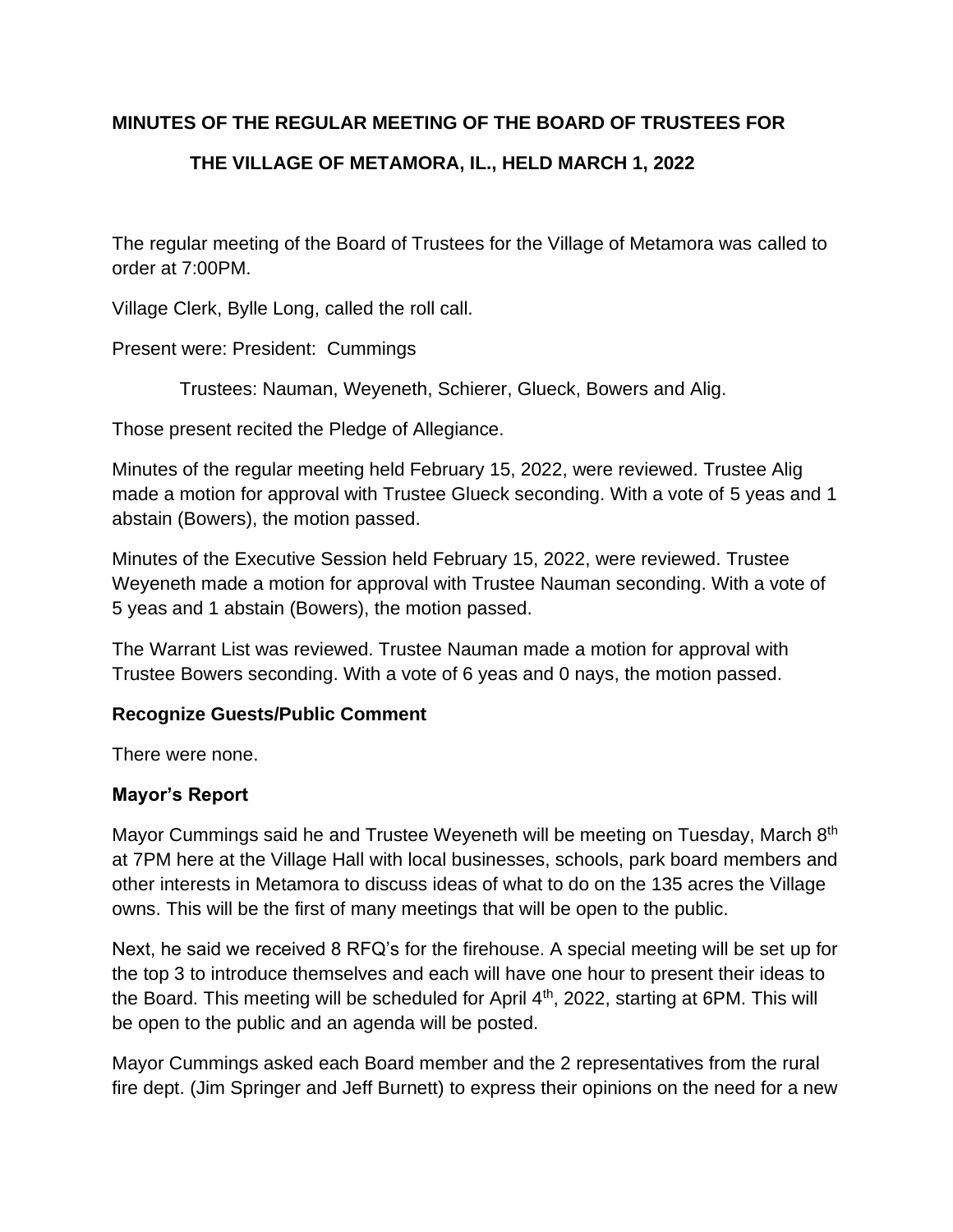firehouse. Each individual agreed a new firehouse was necessary as the one we have does not meet OSHA standards, the living quarters for the full time EMT's are not adequate for male and female persons, emission standards are not up to code and many other problems with the old building not meeting the needs of the departments.

An in-depth discussion was held with ideas of where to build, pros and cons of available sites and what the range for costs will be. Options of how to fund the project were discussed and several ideas were expressed. Many opinions and concerns were brought forth and at times the discussion became quite heated and it was obvious not everyone is in agreement on how to go about this and many more discussions will be necessary.

Mayor Cummings said he had received information that some of the rural firefighters had approached the EMT's and blamed them for the decisions the Board is making. He was very upset over this and said if people do not like what is being decided they need to come to a Board meeting and express their opinions here, not verbally attack the ambulance people. He said this is not acceptable behavior from the firefighters and he will do what is takes to see this does not happen in the future.

The one thing all agreed on is the definite need for a new firehouse that meets the requirements of the departments to enable them to serve the safety and welfare of the community.

# **Attorney's Report**

Attorney Jeff Gaster presented the draft for a solar ordinance for the Board to review.

# **Engineer's Report**

There was no report.

# **Treasurer's Report**

There was no report.

# **Public Works Dept.**

Trustee Nauman reported the hand rails have arrived and will be installed at the post office in the near future.

# **Police/Fire/ESD**

There was nothing to report.